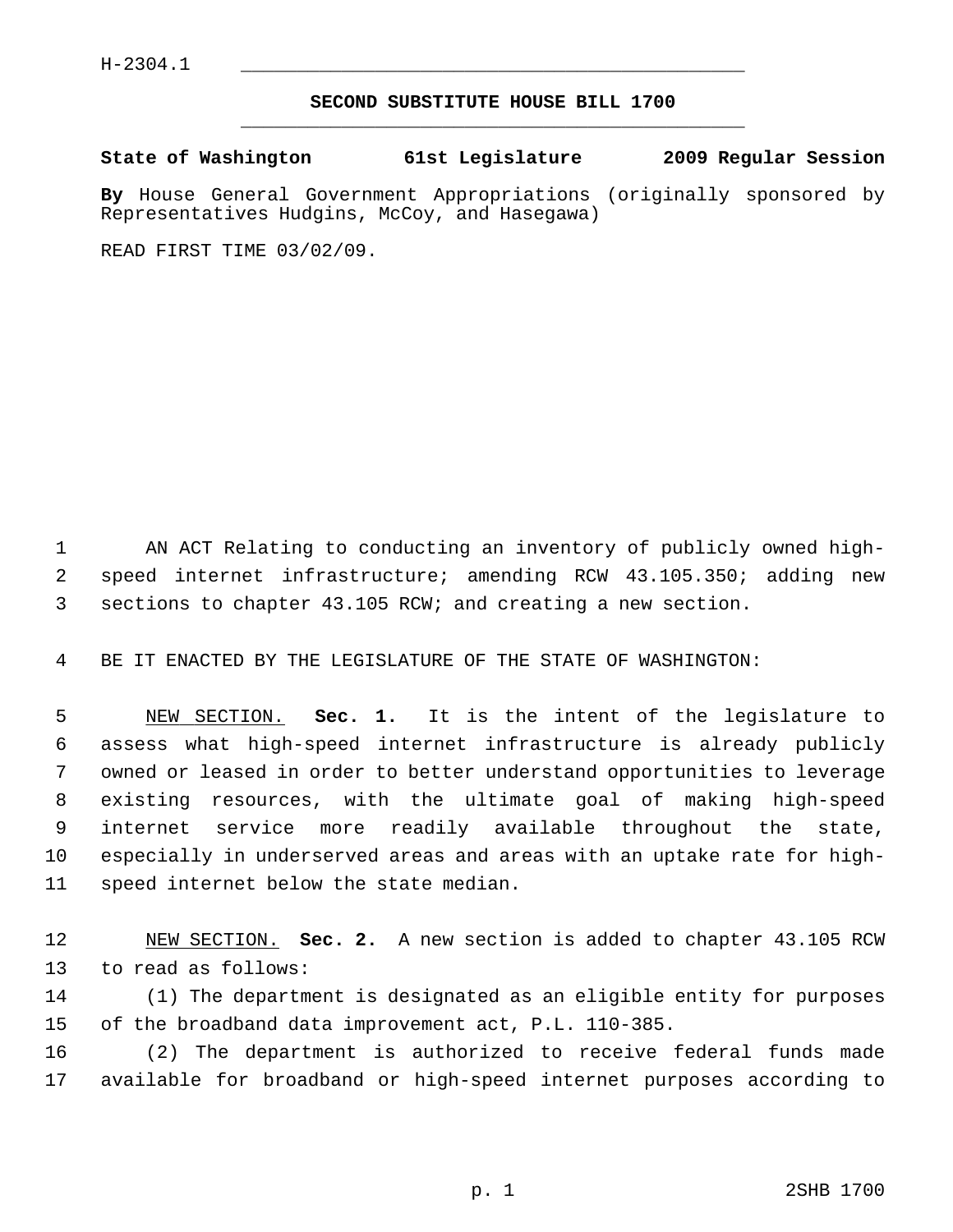1 the provisions of the acts of congress making the funds available. 2 Funds must be expended in accordance with federal and state law and any 3 conditions contingent in the grant of those funds.

 4 NEW SECTION. **Sec. 3.** A new section is added to chapter 43.105 RCW 5 to read as follows:

 6 (1) Subject to the availability of federal or state funding 7 appropriated for this specific purpose, the department shall:

 8 (a) Conduct a detailed survey of all high-speed internet 9 infrastructure owned or leased by state agencies; and

10 (b) Use the surveyed information to create a geographic information 11 system map of all high-speed internet infrastructure owned or leased by 12 the state.

13 (2) State agencies shall respond to any request for information 14 from the department in a reasonable and timely manner, not to exceed 15 one hundred twenty days. State agencies shall disclose to the 16 department, at a minimum:

17 (a) The total bandwidth of high-speed internet infrastructure owned 18 or leased;

19 (b) The cost of maintaining that high-speed internet 20 infrastructure, if owned, or the price paid for the high-speed internet 21 infrastructure, if leased; and

22 (c) The leasing entity, if applicable.

23 (3) The department may create an interactive web site to allow 24 residents to self-report whether high-speed internet is available at 25 their home or residence and at what speed.

26 (4) For purposes of this section, "state agency" includes every 27 state office, department, division, bureau, board, commission, or other 28 state agency.

29 **Sec. 4.** RCW 43.105.350 and 2008 c 262 s 3 are each amended to read 30 as follows:

31 (1) For purposes of ((compliance with section 2, chapter 262, Laws 32 of 2008 or)) any ((subsequent)) state high-speed internet deployment 33 and adoption initiative, the department of information services, the 34 department of community, trade, and economic development, the utilities 35 and transportation commission, and any other government agent or agency 36 shall not ((gather or request any information related to high-speed